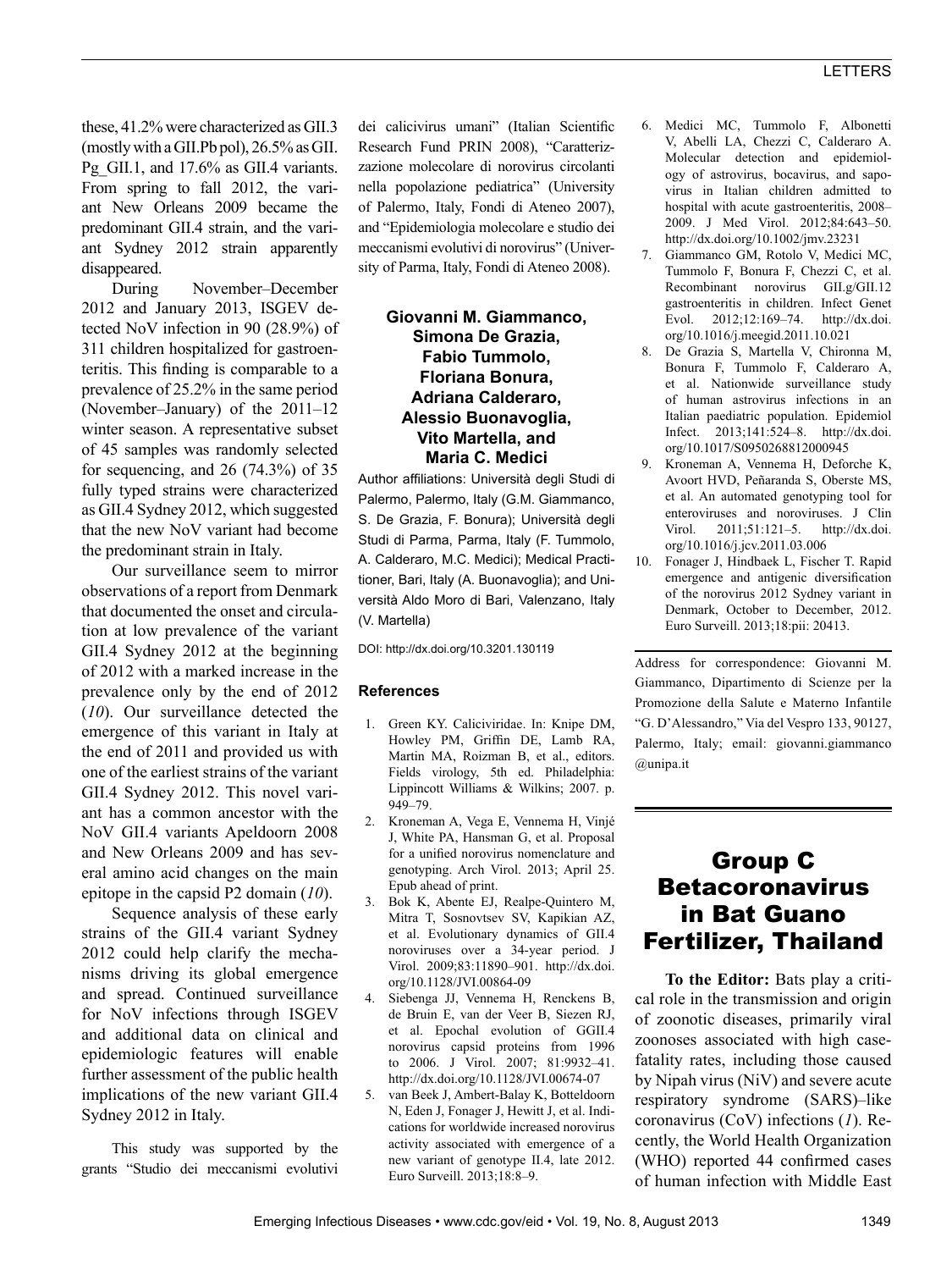## LETTERS

respiratory syndrome CoV, resulting in 22 deaths. Full-genome and phylogenetic analyses of these Middle East respiratory syndrome CoVs have been published elsewhere (*2*). The identified viruses from 2 patients (previously referred to as England/ Qatar/2012 and EMC/2012) are genetically related and belong to group C betacoronavirus, which is most related to CoVs from *Nycteris* bats in Ghana and *Pipistrellus* bats in Europe (*2*,*3*). In addition, bat CoVs HKU4 and HKU5 originated from *Tylonycteris pachypus* and *Pipistrellus abramus* bats, respectively, in the People's Republic of China (*4*). Bats are also known to harbor and transmit nonviral zoonotic pathogens, including the fungal pathogen *Histoplasma capsulatum,* which causes histoplasmosis in humans (*5*).

Bat guano is sold for use as a fertilizer in several countries, including Thailand, Indonesia, Mexico, Cuba, and Jamaica. The practice of collecting and harvesting bat guano may pose a considerable health risk because guano miners have a high level of contact and potential exposure to bat-borne pathogens. To assess pathogens in bat guano, we examined bat guano from a cave in the Khao Chong Phran Non-hunting Area (KCP-NHA) in Ratchaburi Province, Thailand, where bat guano was sold as agricultural fertilizer, for the presence of NiV, CoV, and *H. capsulatum* fungi. Bats from 14 species in 7 families have been found roosting within this area. *Tadarida plicata* bats are the most abundant species (2,500,000 bats), and 3 other species of bats found at the site each had thousands of members: *Taphozous melanopogon*, *Taphozous theobaldi*, and *Hipposideros larvatus*.

A random sample of dry bat guano, ≈100 g, was collected in a sterile plastic bag weekly from the main cave at KCP-NHA from September 2006 through August 2007. The specimens were sent for analysis by express mail (at room temperature within 2–3 days) to the WHO Collaborating Centre for Research and Training in the Viral Zoonoses Laboratory at Chulalongkorn University. Samples were frozen immediately at –80°C until nucleic acids were extracted and PCR assays were run. A total of 52 collected bat guano specimens were examined in this study.

Two aliquots of feces from each weekly specimen (104 samples total) were screened for CoV, NiV, and *H. capsulatum* by PCR. RNA was extracted from 10 mg of fecal pellet by using the QIAamp Viral RNA Mini Kit (QIA-GEN, Hilden, Germany). CoV RNA was detected by using nested reverse transcription PCR with the degenerated primers to amplify the RNA-dependent RNA polymerase (*RdRp*) gene (*6*). NiV RNA was detected by duplex nested reverse transcription PCR (*7*). To detect *H. capsulatum* and other fungi, we extracted genomic DNA directly from bat guano by using the silica-guanidine thiocyanate protocol, NucliSense Isolation Reagent (bioMérieux, Boxtel, the Netherlands), according to the manufacturer's protocol. We tested for fungal ribosomal DNA (rDNA) in extracted total nucleic acid specimens by using the PCR protocol designed to amplify all rDNA from 4 major fungus phyla at the internal transcribed spacer 1 and 2 regions (*8*).

Four (3.8%) of 104 samples were positive for CoV. They were collected on September 2, 2006 (KCP9), October 26, 2006 (KCP12), November 14, 2006 (KCP15), and March 4, 2007 (KCP31). Three of the 4 positive CoV sequences (KCP9, KCP12, and KCP15) were identical at 152 nt of the *RdRp* region (ATCGTGCTAT-GCCTAATATGTGTAGGATTTTT-GCATCTCTCATATTAGCTC-GTAAACACAATACTTGTTG-TAGTGTTTCAGACCGCTtTtATAGACTTGCaAACGAGTGT-GCGCAAGTCTTGAGTGAGTAT-GTGCTATGTGGTGGTGGCTAT) and phylogenetically clustered with the group C betacoronavirus (Figure), with 76%, 80%, and 77% nt identity to bat CoV HKU4, bat CoV HKU5, and human CoV EMC and England1\_CoV, respectively. The other CoV sequence (KCP31: ATCGTGCACTTCCCAATAT-GATACGCATGATTTCCGCCAT-GATTTTGGGATCAAAGCATGT-TACTTGCTGTGACACATCT-GATAAGTATTACCGTCTTTGTA-ATGAGCTtGCACAAGTTTTGA-CAGAGGTTGTTTATTCTAATGG-TGGTTTC) showed 82% nt identity with bat CoV HKU8, an alphacoronavirus. Although we recognize that longer sequences or full genomes may alter the topology of the phylogeny slightly and give stronger branch support, we expect that the overall topology and placement of these CoVs would remain consistent. Samples from particular bat species could not be identified because bats of different species roost in this cave, and samples were pooled during collection for bat guano fertilizer. The detection of CoVs in bat guano from the KCP-NHA cave in Ratchaburi was consistent with the previous finding of alphacoronavirus from *Hipposideros armiger* bats from the same province in 2007, but those researchers tested fresh bat feces (*9*).

All bat guano samples screened by PCR were negative for NiV and *Histoplasma* spp. but were positive for group C betacoronavirus. The natural reservoir and complete geographic distribution of this CoV are currently unknown. Although we did not isolate live virus from these samples, the detection of nucleic acid and previous isolation of viruses from bat feces and urine (*10*) warrants some concern that guano miners might be exposed to bat pathogens in fresh excreta as well as in soil substances. We suggest that guano miners use preventive measures of personal hygiene and improved barrier protection to reduce the possibility of exposure to zoonotic pathogens.